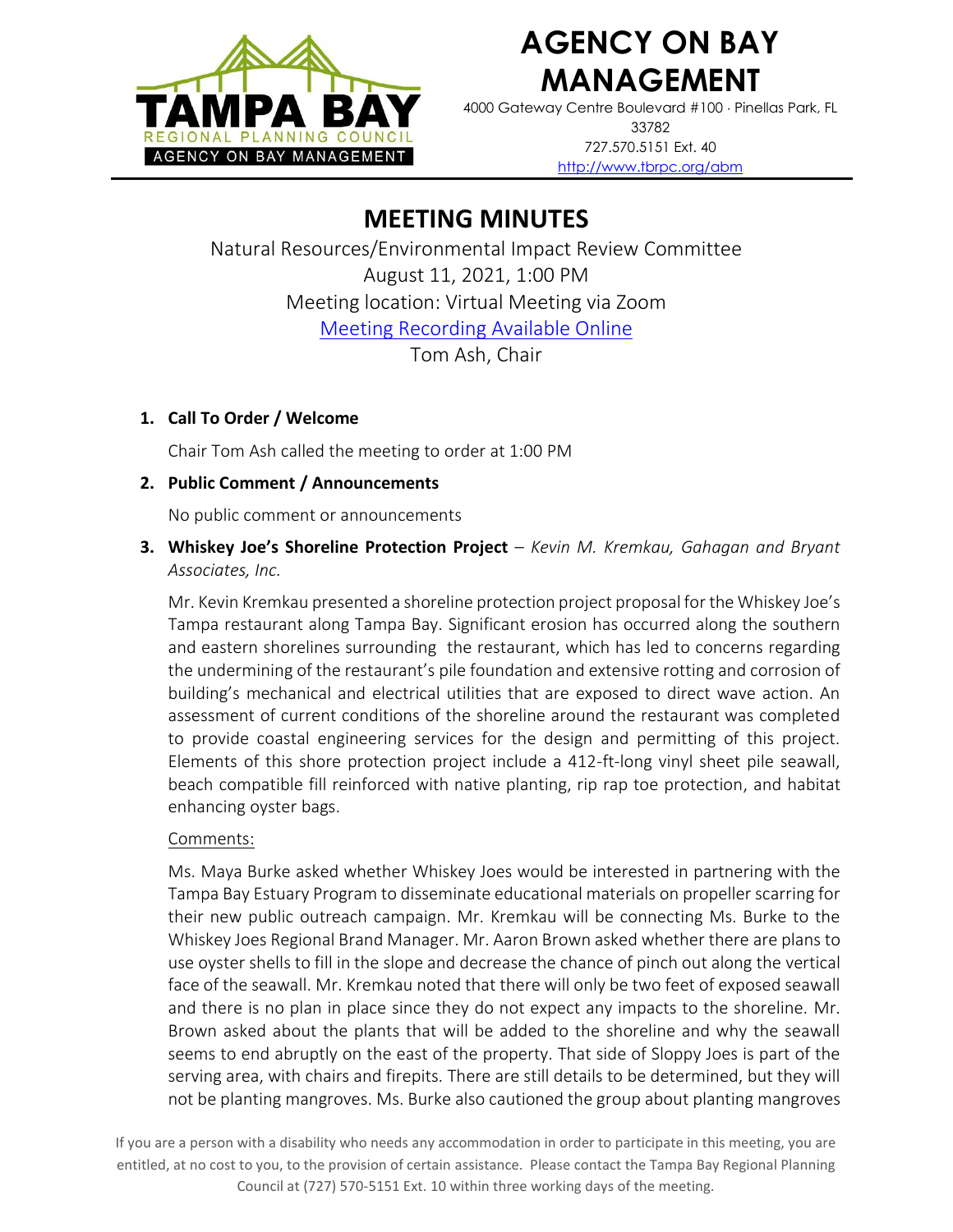since they are doing well naturally recruiting, and there are still scientific questions about the relationship between mangrove leaf litter and the nutrients they make available for *Pyrodinium bahamense* blooms.

#### **4. Red Tide in the Tampa Bay Region** – *Maya Burke, Tampa Bay Estuary Program*

Ms. Maya Burke provided an overview of the 2021 red tide event and led a discussion about the ways the ABM can address these types of issues. Ms. Burke presented a timeline of events beginning with the Piney Point discharge in March and following the observations of red tide conditions through the summer. Current monitoring data show conditions have alleviated in Tampa Bay, but several hotspots of algae in Old Tampa Bay and Hillsborough Bay remain (including *Pyrodinium bahamense* in OTB and *Tripos hircus* and *Prorocentrum* sp. in Hillsborough Bay). Ms. Burke highlighted some of the ways that the ABM can help, including coordination and impact reporting (tell the story of red tide - uniform data sources synthesized in easy-to-digest formats), human health effects (disseminating opportunities to participate in research, e.g. current Roskamp study), Fish removal and other research that the ABM can support, Piney Point closure and facilitating community conversations, and nutrient reductions (fertilizer ordinances, private sewer laterals, etc.).

#### Comments:

Mr. John Ovink asked whether th[e presentation](https://www.tbrpc.org/wp-content/uploads/2021/08/Red_Tide_Tampa_Bay_2021.pdf) and graphics will be available online, which you can find at[: https://www.tbrpc.org/abm-meeting-agendas/.](https://www.tbrpc.org/abm-meeting-agendas/) Mr. Ovink commented on the need for more management options for Piney Point beyond treatment and then injection and/or surface water discharge, and he asked about the state of research on the return of fish and seagrass response to Tampa Bay. Ms. Burke summarized current seagrass monitoring efforts and indicated that TBEP and other researchers are not seeing troubling seagrass trends but they are seeing shifts in macroalgae. TBEP will continue to update the Tampa Bay Nekton Index annually to document the health of fish in Tampa Bay and any impacts they may have suffered from recent events. Chair Ash commented on the snook he recently observed at the Gandy bridge, and he summarized the waves of dead fish that he noticed in this red tide event beginning with bait fish to game fish and then bottom dwellers, indicating larger fish had some time to leave the area. Mr. Kevin Sheltonj asked about the TBEP "Pipe Up" Campaign for sewer laterals and whether it will address septic systems. Ms. Burke responded that the campaign targets people who have not maintained their private lateral line to the public collection system and septic systems are not part of the campaign, but septic systems remain part of their legislative priorities.

### **5. NR/EIR Committee Strategic Planning** – *Tom Ash, Environmental Protection Commission of Hillsborough County*

Chair Ash led a discussion on the strategic planning for the Natural Resources/Environmental Impact Review Committee. He has chaired the Committee since 2009, but he is retiring in May 2022. Members reviewed the ABM-specific [CCMP](https://indd.adobe.com/view/cf7b3c48-d2b2-4713-921c-c2a0d4466632) activities that were prioritized for the Committee – [Link to results.](https://www.tbrpc.org/wp-content/uploads/2021/07/ABM_CCMP_Assignments-1-1.pdf)

#### Comments:

Mr. Dan Savercool stated that the group would benefit from revisiting its roots which are to provide advice the Regional Planning Council about natural resources within the region, focusing on proposed development activities that would affect those resources. The